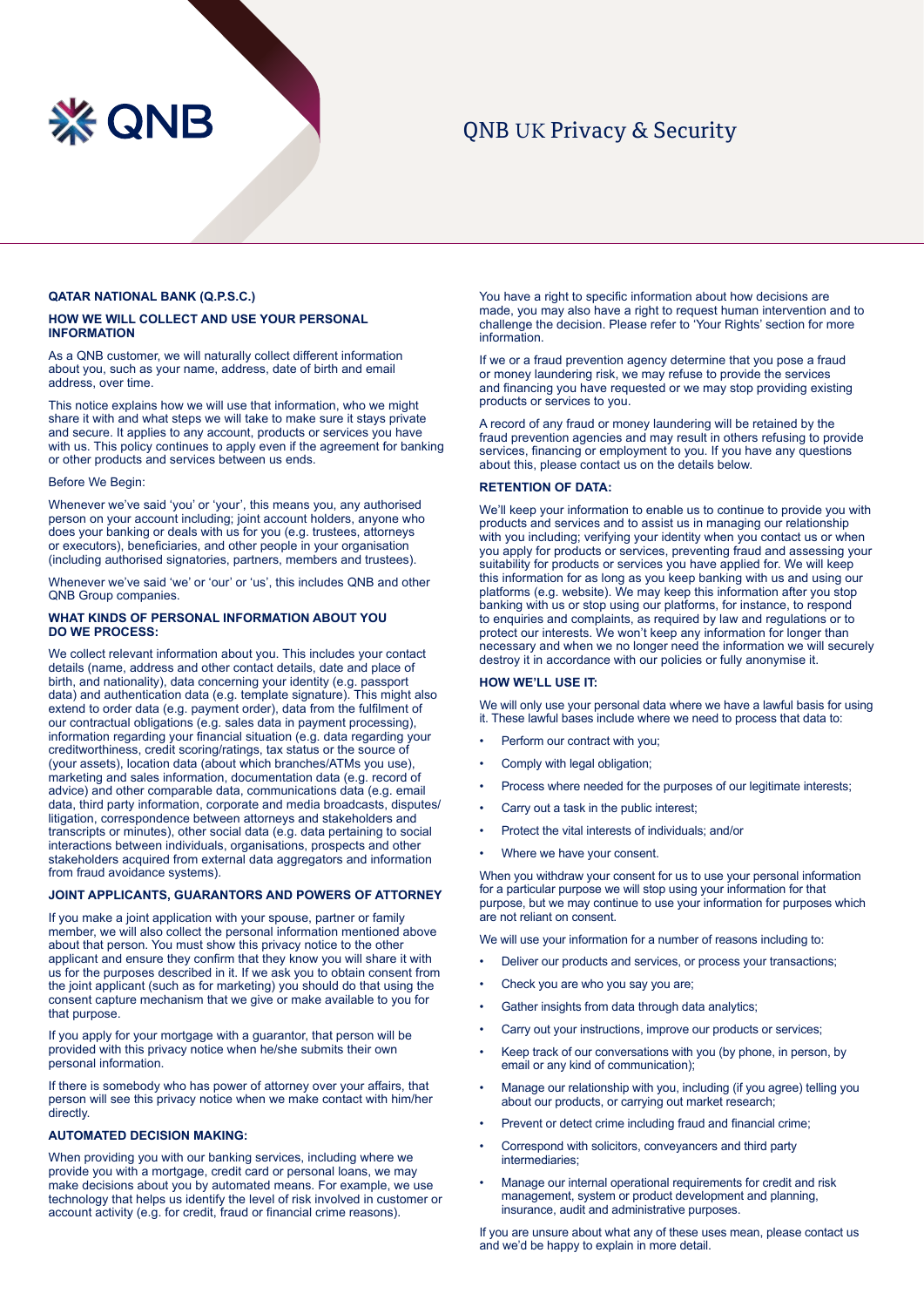# **CREDIT REFERENCE CHECKS:**

### Applying for a Current Account or Credit/Loan Facility:

If you apply for a current account, credit or mortgage, we may obtain details of your credit history from a credit referencing agency and use this information to work out how much you can afford to borrow and pay back. We may also carry out further credit checks on you while you remain our customer to maintain an accurate and up-to-date record of your credit history. Whenever you apply for any kind of account or credit, the credit reference agencies may record that in your credit history even if you decide not to accept it or if your application is declined. If you apply for credit several times in a short space of time, that may make it harder for you to get credit for a while.

To comply with the law and for our legitimate interest to enable us to assess and manage risk, we can share details about any current accounts or credit you have with us to credit reference agencies, fraud prevention agencies, law enforcement agencies, debt recovery agencies, other lenders and other organisations, including;

- How you manage your current account or credit;
- If you owe us money;
- If you haven't kept up with your payments or paid off what you owe us (unless there is a genuine dispute over how much you owe us) or if you've agreed and stuck to a repayment plan.

This could make it easier or harder for you to get credit in the future.

If you apply for a joint current account or credit with someone else and you either tell us you're financial connected to them or the credit reference agencies already know that you are, the credit reference agencies will link your records together, if so, whenever we ask a credit reference agency about you, they can also tell us things about anyone you're linked to. If we, or a fraud prevention agency, determine that you pose a fraud or money laundering risk, we may refuse to provide the services and financing you have requested, or we may stop providing existing services to you.

A record of any fraud or money laundering will be retained by the fraud prevention agencies and may result in others refusing to provide services to you.

# **MARKETING AND MARKET RESEARCH**

#### Marketing:

We may send you marketing messages and information about products and services. You can tell us at any time if you would like to receive or not receive marketing messages by us. You can also object to your personal data being used for marketing and market research purposes. It may take us a short period of time to update our existing systems and records to reflect your request, during which time you may continue to receive marketing messages. Even if you tell us not to send you marketing messages, we will continue to use your contact information to provide you with important information about your products and services, such as changes to your terms and conditions and account statements, or where we're required to do so by law.

We may share information about you, your transactions, products or services you have with QNB companies, or how you use them with any marketing agents outside of QNB.

### Market Research:

We may use your personal data for market research and statistical purposes. We may share information about you, your transactions, what products or services you have with our marketing research partners outside QNB. Market research agencies acting on our behalf may get in touch with you (by post, telephone, email or any other form of messaging) to invite you to take part in research.

# **WHO MIGHT WE SHARE IT WITH:**

We may share your information where:

- We need it for the purposes of providing you with products or services you have requested e.g. opening an account for you;
- We have a public or legal duty to do so e.g. to assist with detecting fraud and tax evasion, financial crime prevention, regulatory reporting, litigation or defending legal rights;
- We have a legitimate reason for doing so e.g. to manage risk, verify your identity or assess your suitability for products or services; or
- We have asked for your permission to share it and you've agreed.

We may transfer and disclose your information to:

- Other QNB group companies:
- Any sub-contractors, agents or service providers who work for us or other QNB group companies;
- Any joint account holders, trustees, beneficiaries or executors where appropriate, the people who do your banking for you, the people you make payments to, intermediary, correspondent and agent banks, clearing houses, clearing or settlement systems and any companies you hold securities in through us;
- Other financial institutions, fraud prevention agencies, tax authorities, trade associations, credit reference agencies or credit bureau and debt recovery agents;
- Any fund managers who provide asset management services to you and any brokers who introduce you to us or deal with us for you;
- Any person, company or other entity that has an interest in or takes on the risk in relation to or in connection with the products or services that we provide to you;
- Any prospective or new QNB companies (for example, if we restructure, or acquire or merge with other companies) or any business that buy part or all of any QNB group company;
- To auditors, regulators or dispute resolution bodies and to comply with their requests:
- Other companies who do marketing or market research for us (but not without your permission);
- If there is a dispute over a transaction, anyone else who is involved;
- Government, courts, or our regulators but only if they have the right to see it, for legitimate reasons;
- Fraud prevention agencies who will use it to prevent fraud and money laundering and to verify your identity. If fraud is detected, you could be refused certain services, finance or employment. Further details of how your information will be used by us and these fraud prevention agencies;

#### Product Specific Sharing:

If you have a card with us, we share your information with our card processing supplier(s), so they can carry out credit, fraud and risk exposure checks, process your payments and manage your card(s).

### Sharing Aggregated or Anonymized Data

Where we have made your information anonymous, we may share it outside QNB with partners such as research groups, universities, advertisers or connected sites. For example, we may share information publicly to show trends about the general use of our services, however, you won't be able to be individually identified with this information.

### **INTERNATIONAL MOVEMENT OF DATA:**

We may transfer your information from our QNB London branch to our head office in Doha, which is the same legal entity as QNB London and therefore your personal data will remain protected by the GDPR. We may also transfer your information to other organisations in a country or international organisation where the data protection laws aren't as strict or require us to treat your information differently. In some countries the law might compel us to share certain information, for example with tax authorities, or apply different levels of security.

Even in these cases, we'll only share your information with people who have a right to see it. We need to transfer your information in this way to perform our contract with you, to fulfill a legal obligation, to protect the vital interests of individuals, in certain circumstances to protect the public interest and for our legitimate business interests.

Where we transfer information about you that originates from within the EEA, to a country outside the EEA, we will always take appropriate measures aimed to ensure that your information is protected in accordance with the GDPR. To do this we will ensure that, where applicable, all transfers of your information outside are subject to appropriate and adequate safeguards and that such transfers are in compliance with applicable data protection legislation.

For more information about suitable safeguards and (as relevant) how to obtain a copy of them or to find out where they have been made available you can contact us using the details provided.